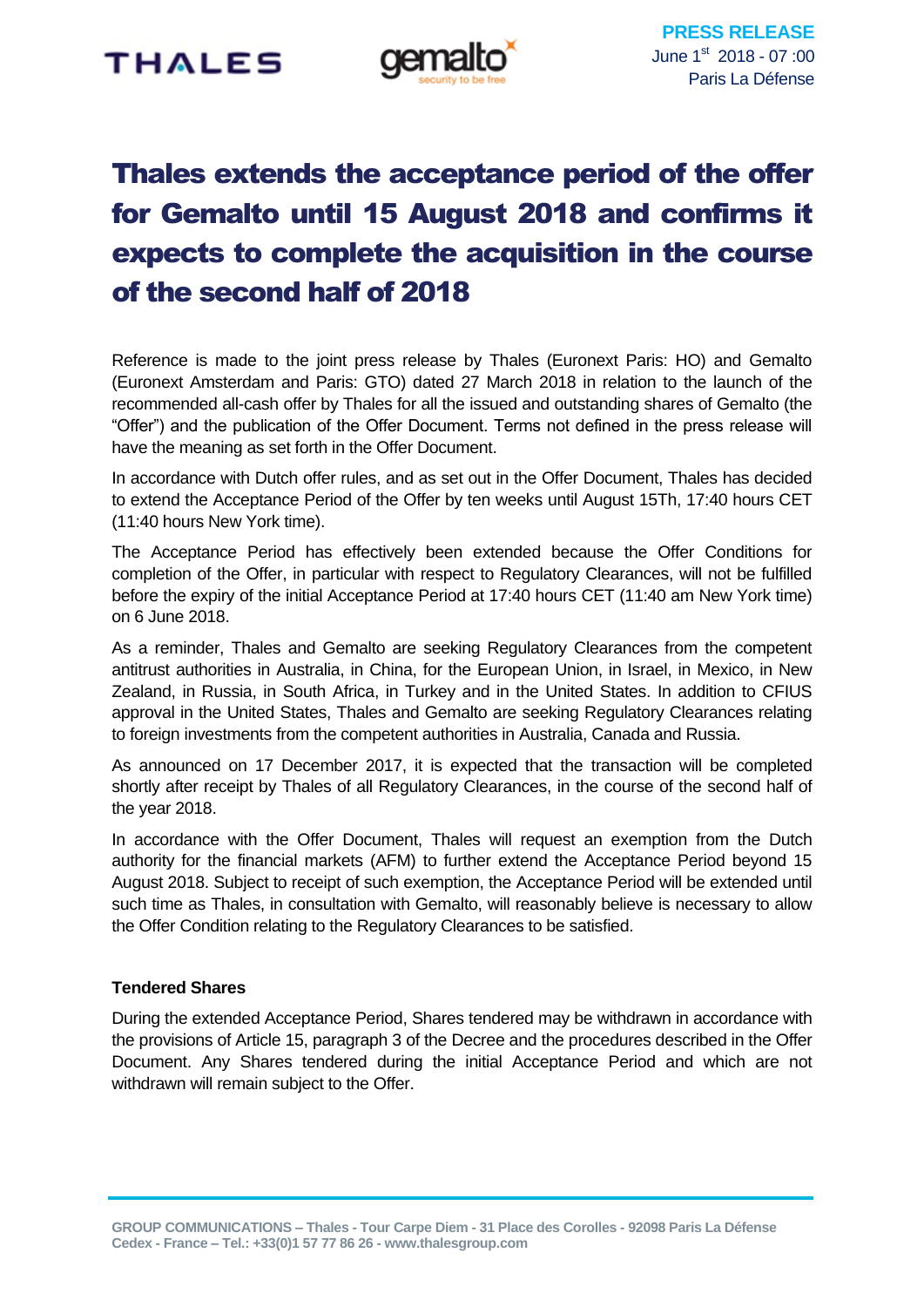



\*\*\*\*

*This is a joint press release by Thales and Gemalto pursuant to Section 15, paragraph 2 of the Dutch decree on public takeover bids (Besluit openbare biedingen Wft) in connection with the recommended all-cash offer by Thales for all the issued and outstanding shares in the capital of Gemalto, including all American depositary shares. This announcement does not constitute an offer, or any solicitation of any offer, to buy or subscribe for any securities in Gemalto. Any offer is only made by means of the Offer Document, which is available as of 27 March 2018.*

## **About Thales**

The people we all rely on to make the world go round – they rely on Thales. Our customers come to us with big ambitions: to make life better, to keep us safer.

Combining a unique diversity of expertise, talents and cultures, our architects design and deliver extraordinary high technology solutions. Solutions that make tomorrow possible, today. From the bottom of the oceans to the depth of space and cyberspace, we help our customers think smarter and act faster - mastering ever greater complexity and every decisive moment along the way.

With 65,000 employees in 56 countries, Thales reported sales of €15.8 billion in 2017.

[www.thalesgroup.com](http://www.thalesgroup.com/)

#### **About Gemalto**

Gemalto is the global leader in digital security, with 2017 annual revenues of €3 billion and customers in over 180 countries. We bring trust to an increasingly connected world.

From secure software to biometrics and encryption, our technologies and services enable businesses and governments to authenticate identities and protect data so they stay safe and enable services in personal devices, connected objects, the cloud and in between.

Gemalto's solutions are at the heart of modern life, from payment to enterprise security and the internet of things. We authenticate people, transactions and objects, encrypt data and create value for software – enabling our clients to deliver secure digital services for billions of individuals and things.

Our 15,000 employees operate out of 112 offices, 43 personalization and data centers, and 30 research and software development centers located in 48 countries.

[www.gemalto.com](http://www.gemalto.com/)

#### **Notice to U.S. holders of Gemalto Shares**

The Offer is made for the securities of Gemalto, a public limited liability company incorporated under Dutch Law, and is subject to Dutch disclosure and procedural requirements, which are different from those of the United States of America. The Offer is made in the United States of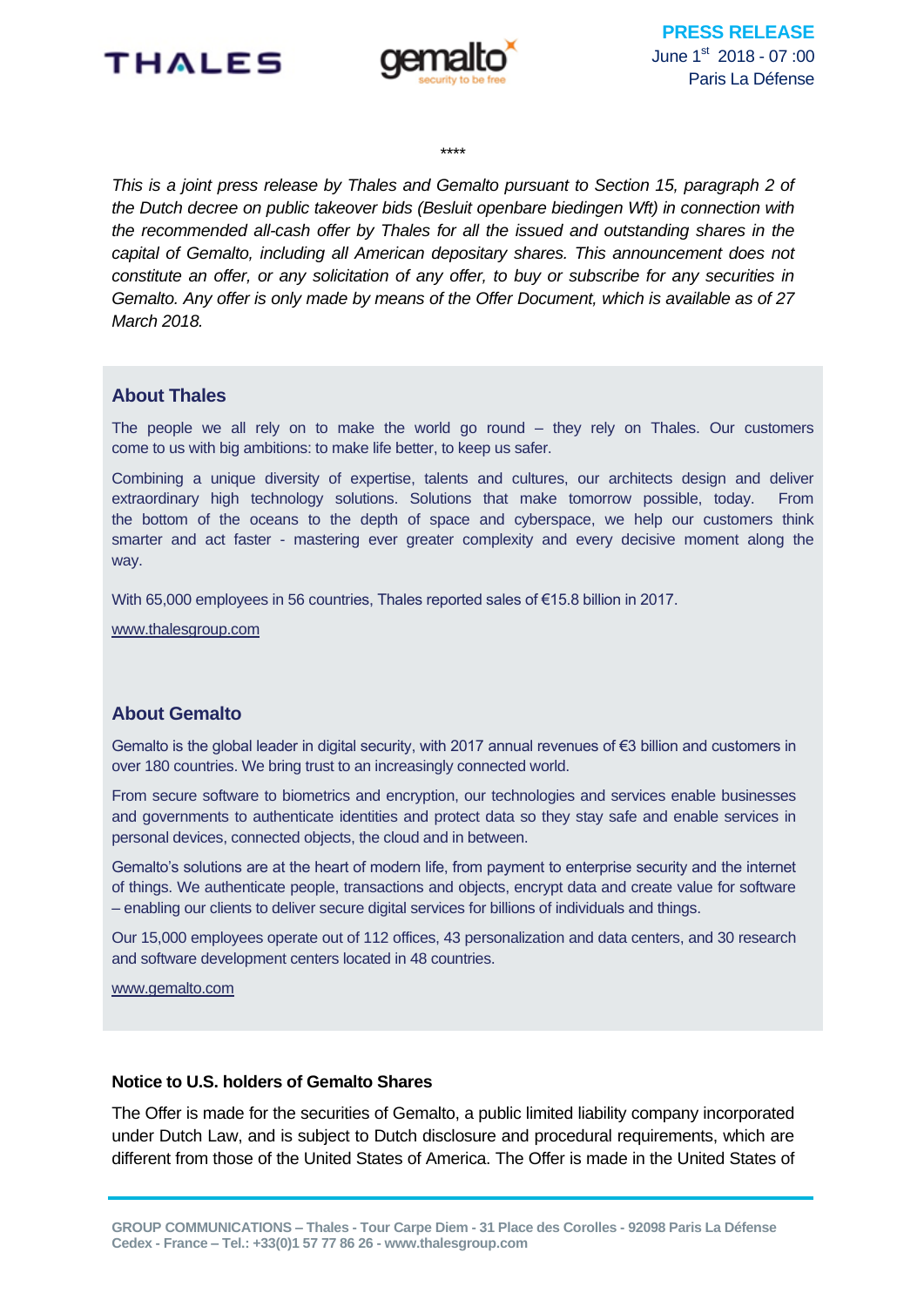



America in compliance with Section 14(e) of the U.S. Securities Exchange Act of 1934, as amended (the "U.S. Exchange Act"), and the applicable rules and regulations promulgated thereunder, including Regulation 14E (subject to any exemptions or relief therefrom, if applicable) and otherwise in accordance with the requirements of Dutch law. Accordingly, the Offer is subject to disclosure and other procedural requirements, including with respect to the Offer timetable, settlement procedures, withdrawal, waiver of conditions and timing of payments that are different from those applicable under U.S. domestic tender offer procedures and laws.

The receipt of cash pursuant to the Offer by a U.S. holder of Gemalto Shares may be a taxable transaction for U.S. federal income tax purposes and under applicable state and local, as well as foreign and other tax laws. Each holder of Gemalto shares is urged to consult his independent professional advisor immediately regarding the tax consequences of accepting the Offer.

To the extent permissible under applicable laws and regulations, including Rule 14e-5 under the U.S. Exchange Act, and in accordance with normal Dutch practice, Thales and its affiliates or its broker and its broker's affiliates (acting as agents or on behalf of Thales or its affiliates, as applicable) may from time to time after the date of the joint press release by Thales and Gemalto dated 17 December 2017, and other than pursuant to the Offer, directly or indirectly purchase, or arrange to purchase Shares or any securities that are convertible into, exchangeable for or exercisable for such Shares. These purchases may occur either in the open market at prevailing prices or in private transactions at negotiated prices. In no event will any such purchases be made for a price per Share that is greater than the Offer Price. To the extent information about such purchases or arrangements to purchase is made public in The Netherlands, such information will be disclosed by means of a press release or other means reasonably calculated to inform U.S. shareholders of Gemalto of such information. No purchases will be made outside of the Offer in the United States of America by or on behalf of the Thales or its affiliates. In addition, the financial advisors to Thales may also engage in ordinary course trading activities in securities of Gemalto, which may include purchases or arrangements to purchase such securities. To the extent required in The Netherlands, any information about such purchases will be announced by press release in accordance with Section 5 paragraph 4 or Section 13 of the Dutch decree on public takeover bids (Besluit openbare biedingen Wft) and posted on the website of Thales at [www.thalesgroup.com.](http://www.thalesgroup.com/)

#### **Restrictions**

The distribution of this press release may, in some countries, be restricted by law or regulation. Accordingly, persons who come into possession of this document should inform themselves of and observe these restrictions. To the fullest extent permitted by applicable law, Thales and Gemalto disclaim any responsibility or liability for the violation of any such restrictions by any person. Any failure to comply with these restrictions may constitute a violation of the securities laws of that jurisdiction. Neither Thales, nor Gemalto, nor any of their advisors assumes any responsibility for any violation by any of these restrictions. Any Gemalto shareholder who is in any doubt as to his position should consult an appropriate professional advisor without delay.